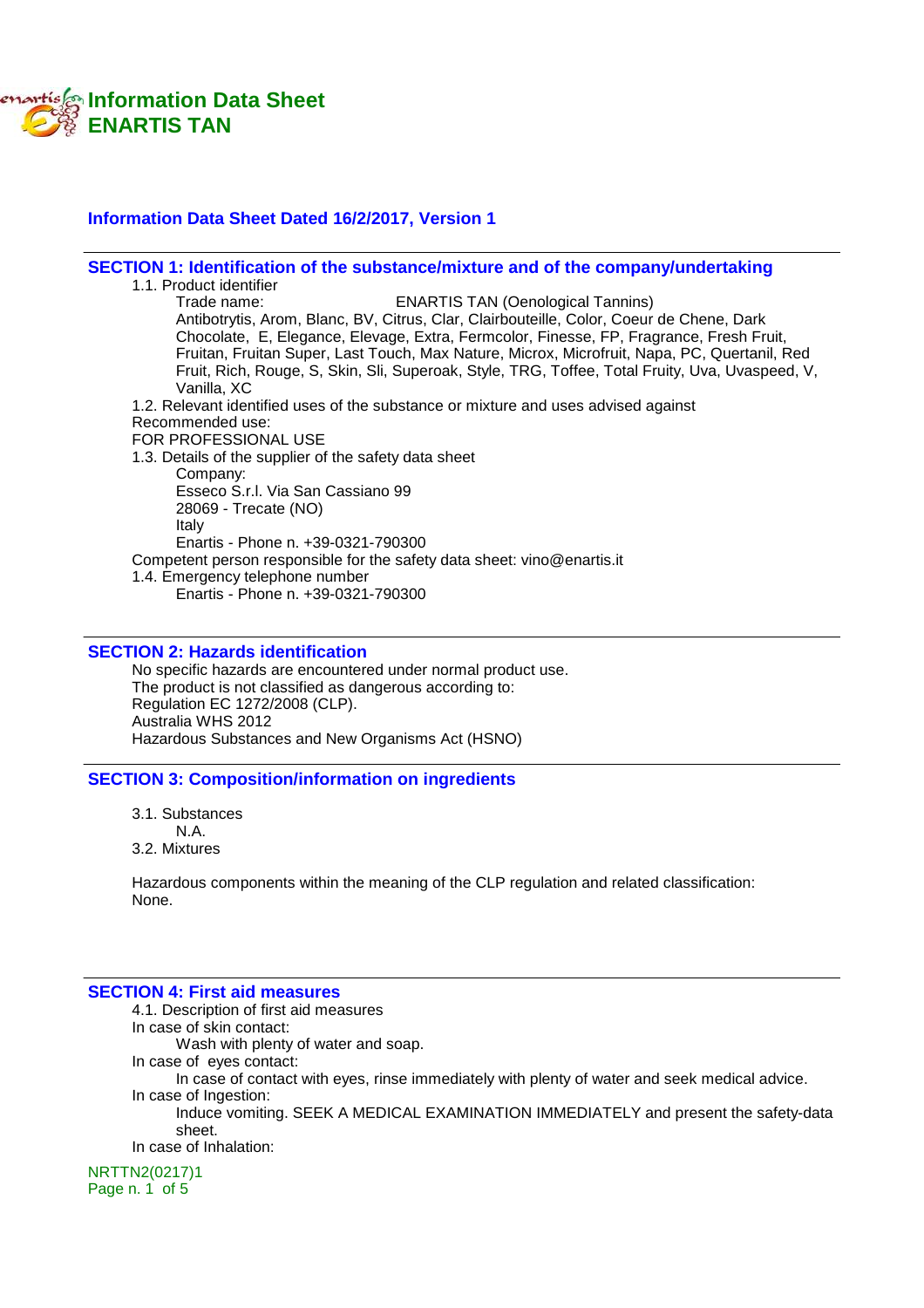

Remove casualty to fresh air and keep warm and at rest.

- 4.2. Most important symptoms and effects, both acute and delayed None
- 4.3. Indication of any immediate medical attention and special treatment needed Treatment: None

### **SECTION 5: Firefighting measures**

- 5.1. Extinguishing media
	- Suitable extinguishing media:
	- Water. Carbon dioxide (CO2).

Extinguishing media which must not be used for safety reasons:

- None in particular.
- 5.2. Special hazards arising from the substance or mixture
	- Do not inhale explosion and combustion gases.
- 5.3. Advice for firefighters
	- Use suitable breathing apparatus .

Collect contaminated fire extinguishing water separately. This must not be discharged into drains.

Move undamaged containers from immediate hazard area if it can be done safely.

### **SECTION 6: Accidental release measures**

- 6.1. Personal precautions, protective equipment and emergency procedures Wear personal protection equipment.
	- Remove persons to safety.

See protective measures under point 7 and 8.

6.2. Environmental precautions

Do not allow to enter into soil/subsoil. Do not allow to enter into surface water or drains. Retain contaminated washing water and dispose it.

In case of gas escape or of entry into waterways, soil or drains, inform the responsible authorities.

Suitable material for taking up: absorbing material, organic, sand

6.3. Methods and material for containment and cleaning up

- Wash with plenty of water.
- 6.4. Reference to other sections See also section 8 and 13

### **SECTION 7: Handling and storage**

- 7.1. Precautions for safe handling
	- Avoid contact with skin and eyes, inhalation of vapours and mists. Do not eat or drink while working. See also section 8 for recommended protective equipment.
	-
- 7.2. Conditions for safe storage, including any incompatibilities Keep away from food, drink and feed. Incompatible materials: None in particular.
	- Instructions as regards storage premises:
	- Adequately ventilated premises.
- 7.3. Specific end use(s)
	- None in particular

### **SECTION 8: Exposure controls/personal protection**

Eye protection:

Not needed for normal use. Anyway, operate according good working practices. Protection for skin:

NRTTN2(0217)1 Page n. 2 of 5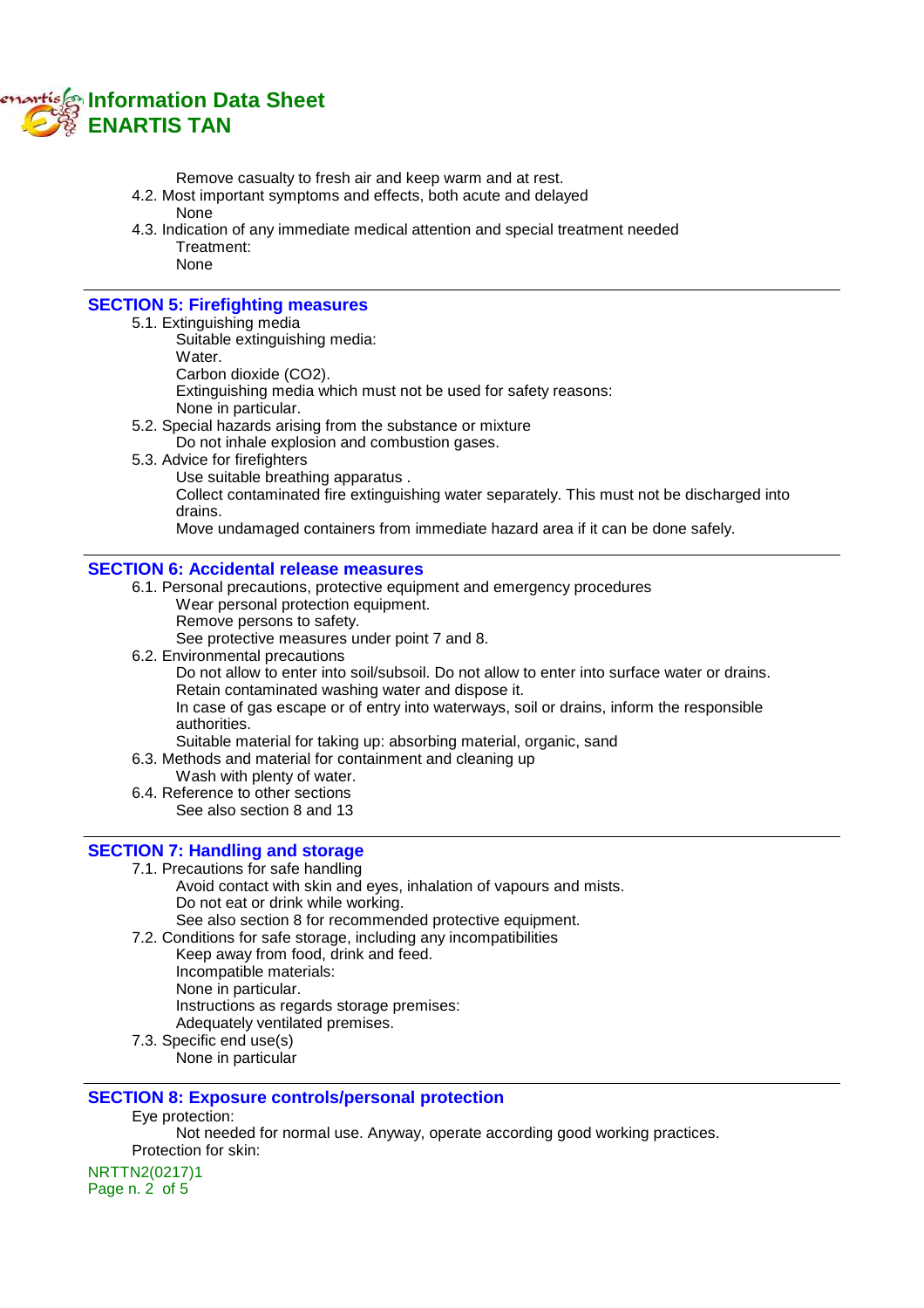# **Information Data Sheet ENARTIS TAN**

| No special precaution must be adopted for normal use.<br>Protection for hands:<br>Not needed for normal use.<br>Respiratory protection:<br>Not needed for normal use.<br>Thermal Hazards:<br>None<br>Environmental exposure controls:<br>None |                 |      | Use respiratory protection where ventilation is insufficient or exposure is prolonged. |
|-----------------------------------------------------------------------------------------------------------------------------------------------------------------------------------------------------------------------------------------------|-----------------|------|----------------------------------------------------------------------------------------|
| <b>SECTION 9: Physical and chemical properties</b>                                                                                                                                                                                            |                 |      |                                                                                        |
| 9.1. Information on basic physical and chemical properties                                                                                                                                                                                    |                 |      |                                                                                        |
| Appearance and colour:                                                                                                                                                                                                                        | Solid           |      |                                                                                        |
| Odour:                                                                                                                                                                                                                                        | Characteristic  |      |                                                                                        |
| Odour threshold:                                                                                                                                                                                                                              | N.A.            |      |                                                                                        |
| pH:                                                                                                                                                                                                                                           | 3-4,5 (Sol 10%) |      |                                                                                        |
| Melting point / freezing point:                                                                                                                                                                                                               | N.A.            |      |                                                                                        |
| Initial boiling point and boiling range:                                                                                                                                                                                                      |                 | N.A. |                                                                                        |
| Solid/gas flammability:                                                                                                                                                                                                                       | N.A.            |      |                                                                                        |
| Upper/lower flammability or explosive limits:                                                                                                                                                                                                 |                 |      | >500C                                                                                  |
| Vapour density:                                                                                                                                                                                                                               | N.A.            |      |                                                                                        |
| Flash point:                                                                                                                                                                                                                                  | N.A.            |      |                                                                                        |
| Evaporation rate:                                                                                                                                                                                                                             | N.A.            |      |                                                                                        |
| Vapour pressure:                                                                                                                                                                                                                              | N.A.            |      |                                                                                        |
| Relative density:                                                                                                                                                                                                                             | N.A.            |      |                                                                                        |
| Solubility in water:                                                                                                                                                                                                                          | Soluble         |      |                                                                                        |
| Solubility in oil:                                                                                                                                                                                                                            | N.A.            |      |                                                                                        |
| Partition coefficient (n-octanol/water):                                                                                                                                                                                                      |                 | N.A. |                                                                                        |
| Auto-ignition temperature:                                                                                                                                                                                                                    | N.A.            |      |                                                                                        |
| Decomposition temperature:                                                                                                                                                                                                                    | N.A.            |      |                                                                                        |
| Viscosity:                                                                                                                                                                                                                                    | N.A.            |      |                                                                                        |
| Explosive properties:                                                                                                                                                                                                                         | N.A.            |      |                                                                                        |
| Oxidizing properties:                                                                                                                                                                                                                         | N.A.            |      |                                                                                        |
| 9.2. Other information                                                                                                                                                                                                                        |                 |      |                                                                                        |
| Miscibility:                                                                                                                                                                                                                                  | N.A.            |      |                                                                                        |
| Fat Solubility:                                                                                                                                                                                                                               | N.A.            |      |                                                                                        |
| Conductivity:                                                                                                                                                                                                                                 | N.A.            |      |                                                                                        |
| Substance Groups relevant properties                                                                                                                                                                                                          |                 | N.A. |                                                                                        |
|                                                                                                                                                                                                                                               |                 |      |                                                                                        |
| <b>SECTION 10: Stability and reactivity</b>                                                                                                                                                                                                   |                 |      |                                                                                        |
| 10.1. Reactivity                                                                                                                                                                                                                              |                 |      |                                                                                        |
| Stable under normal conditions                                                                                                                                                                                                                |                 |      |                                                                                        |
| 10.2. Chemical stability                                                                                                                                                                                                                      |                 |      |                                                                                        |
| Stable under normal conditions                                                                                                                                                                                                                |                 |      |                                                                                        |
| 10.3. Possibility of hazardous reactions                                                                                                                                                                                                      |                 |      |                                                                                        |
| None                                                                                                                                                                                                                                          |                 |      |                                                                                        |
| 10.4. Conditions to avoid                                                                                                                                                                                                                     |                 |      |                                                                                        |
| Stable under normal conditions.                                                                                                                                                                                                               |                 |      |                                                                                        |
|                                                                                                                                                                                                                                               |                 |      |                                                                                        |

- 10.5. Incompatible materials
	- Incompatible with amides, alkaloids, albumin, and gelatin
- 10.6. Hazardous decomposition products None.

# **SECTION 11: Toxicological information**

Toxicological information of the main substances found in the product:

NRTTN2(0217)1 Page n. 3 of 5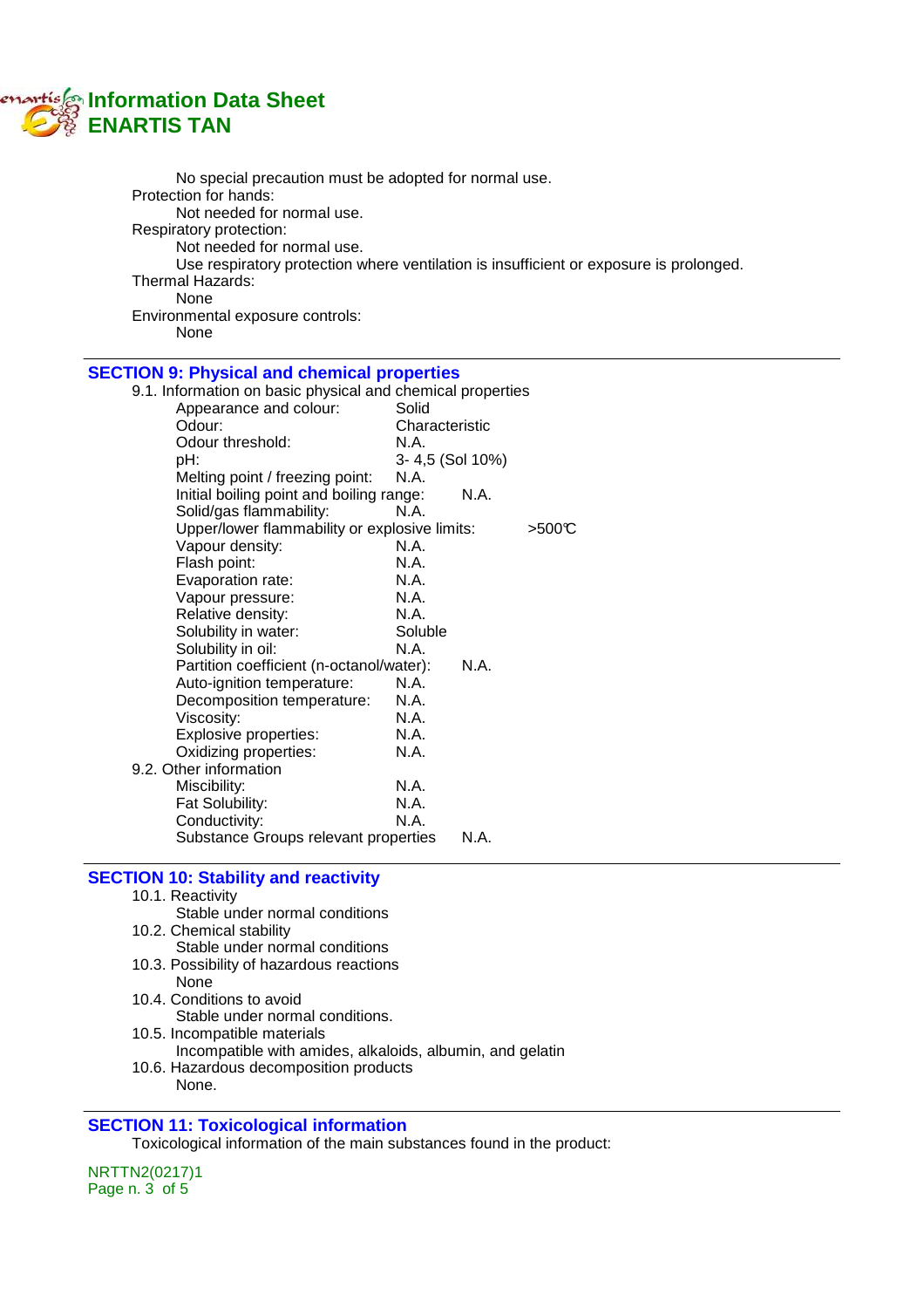# **Information Data Sheet ENARTIS TAN**

#### N.A.

# **SECTION 12: Ecological information**

12.1. Toxicity

Adopt good working practices, so that the product is not released into the environment. N.A.

- 12.2. Persistence and degradability N.A.
- 12.3. Bioaccumulative potential
	- N.A.
- 12.4. Mobility in soil
	- N.A.
- 12.5. Results of PBT and vPvB assessment
	- vPvB Substances: None PBT Substances: None
- 12.6. Other adverse effects None

# **SECTION 13: Disposal considerations**

Recover if possible. In so doing, comply with the local and national regulations currently in force.

### **SECTION 14: Transport information**

Not classified as dangerous in the meaning of transport regulations.

### **SECTION 15: Other information**

This document was prepared by a competent person who has received appropriate training. Main bibliographic sources:

ECDIN - Environmental Chemicals Data and Information Network - Joint Research Centre, Commission of the European Communities

SAX's DANGEROUS PROPERTIES OF INDUSTRIAL MATERIALS - Eight Edition - Van Nostrand Reinold

CCNL - Appendix 1

Insert here further consulted bibliography

The information contained herein is based on our state of knowledge at the above-specified date. It refers solely to the product indicated and constitutes no guarantee of particular quality. It is the duty of the user to ensure that this information is appropriate and complete with respect to the specific use intended.

This MSDS cancels and replaces any preceding release.

| ADR:           | European Agreement concerning the International Carriage of<br>Dangerous Goods by Road. |
|----------------|-----------------------------------------------------------------------------------------|
| CAS:           | Chemical Abstracts Service (division of the American Chemical<br>Society).              |
| CLP:           | Classification, Labeling, Packaging.                                                    |
| DNEL:          | Derived No Effect Level.                                                                |
| EINECS:        | European Inventory of Existing Commercial Chemical Substances.                          |
| GefStoffVO:    | Ordinance on Hazardous Substances, Germany.                                             |
| GHS:           | Globally Harmonized System of Classification and Labeling of<br>Chemicals.              |
| IATA:          | International Air Transport Association.                                                |
| IATA-DGR:      | Dangerous Goods Regulation by the "International Air Transport"<br>Association" (IATA). |
| ICAO:          | International Civil Aviation Organization.                                              |
| ICAO-TI:       | Technical Instructions by the "International Civil Aviation Organization"<br>(ICAO).    |
| IMDG:          | International Maritime Code for Dangerous Goods.                                        |
| $INC$ $:$      | International Nomenclature of Cosmetic Ingredients.                                     |
| NRTTN2(0217)1  |                                                                                         |
| Page n. 4 of 5 |                                                                                         |